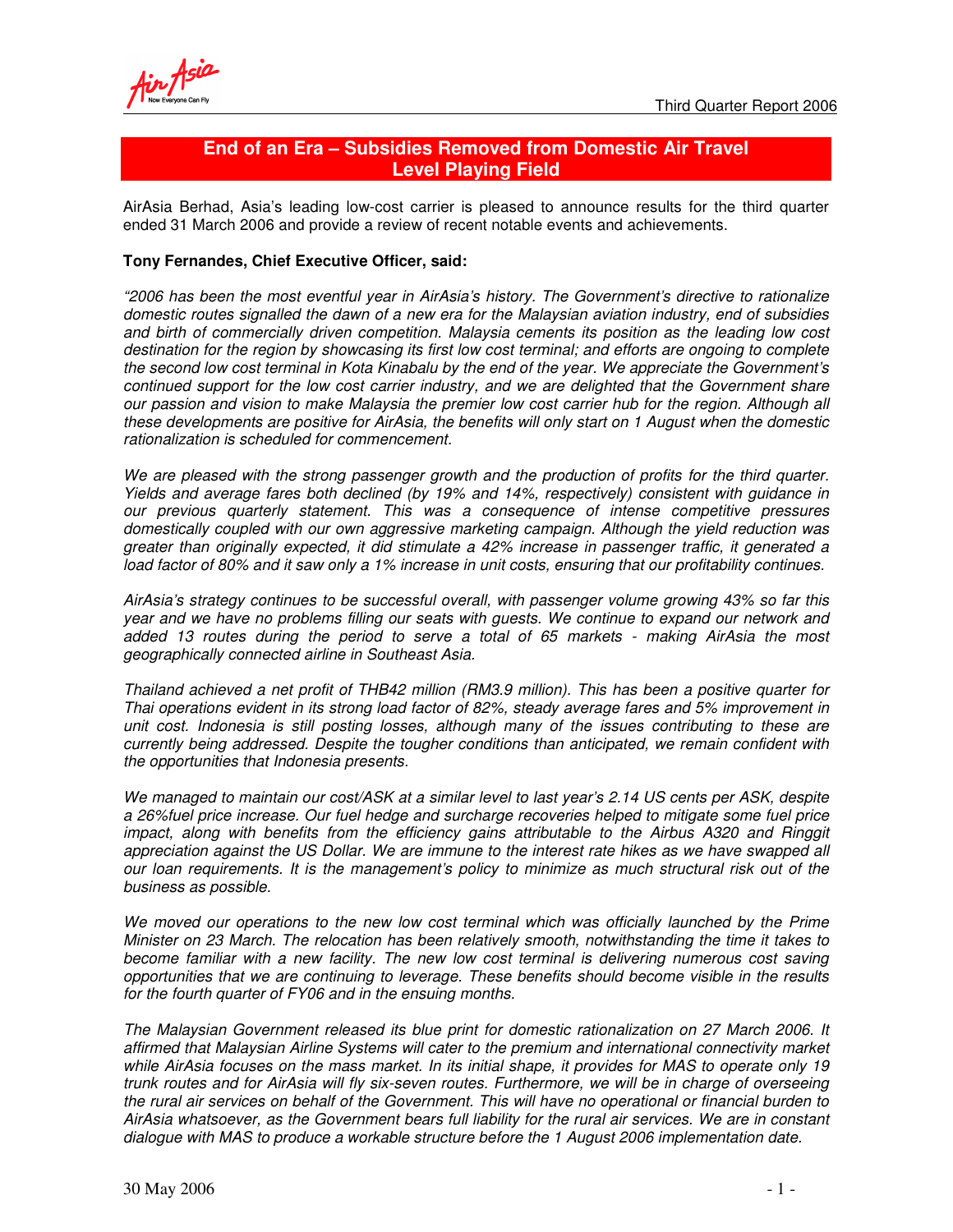

*We continue to make positive developments in ancillary income. Currently, it represents 8.5% of revenues and it has been growing steadily every quarter. Go-Holiday is now a very popular 'do-ityourself' holiday for our guest and we are affiliated with over 300 hotels. We begin selling insurance since 26 April and the appetite is remarkable, we sold 69 thousand policies and we haven't had the chance to promote this product on a grand scale. We believe there are plenty of growth opportunities and will seek to expand the product offering.*

*We have received six Airbus A320 to date. The transition has been very smooth and the aircraft has exceeded our initial expectations. There has been positive public feedback for the Airbus A320 and it is proved to be popular among our guests. The Airbus A320 has enhanced our image and enables us to improve our service, reliability and fuel efficiency*

Our outlook for the fourth quarter is positive relative to the third quarter. We budget for higher oil prices, but anticipate that these higher costs will be partially offset by a more benign yield environment *given Malaysia Airlines cessed its 'Supersaver' discount programme. The new A320s, the cost and operational benefits from the low cost terminal and a strengthening Ringgit should continue to drive operating costs lower, although fuel volatility will remain a variable."*

| <b>Year End: June</b><br><b>RM'000</b> | Q3 2006 | Q3 2005 | $\Delta$ (%) |
|----------------------------------------|---------|---------|--------------|
|                                        |         |         |              |
| Revenue                                | 201,681 | 163,911 | 23%          |
| <b>EBITDAR</b>                         | 54,753  | 57,332  | (4%)         |
| Net Income                             | 22,799  | 40,688  | (44%)        |
| <b>EBITDAR Margin</b>                  | 27%     | 35%     |              |

# **Summary of Third Quarter FY2006 Audited Financial Results**

## **Summary of Third Quarter FY2006 Operating Results**

| <b>Year End: June</b>          | Q3 2006   | Q3 2005   | $\Delta$ (%) |
|--------------------------------|-----------|-----------|--------------|
| Passengers Carried             | 1,559,794 | 1,099,596 | 42%          |
| ASK (million)                  | 2296      | 1650      | 39%          |
| RPK (million)                  | 1833      | 1187      | 54%          |
| Rev/RPK - US cents             | 2.95      | 3.63      | (19%)        |
| Cost/ASK - US cents            | 2.14      | 2.12      | $1\%$        |
| Cost/ ASK (ex-fuel) - US cents | 1.16      | 1.00      | (16%)        |
| Average Fare (RM)              | 123       | 143       | (14%)        |
| Load Factor                    | 80%       | 72%       | 8 ppt        |
| Average Stage length (km)      | 1192      | 1072      | 11%          |
| Aircraft (average)             | 21.55     | 17.07     | 27%          |
| Aircraft (end period)          | 24        | 20        | 20%          |

## **Third Quarter 2006 Review:**

Revenue for the quarter was 23% higher than the same period last year. This is driven by a 42% growth in passengers carried and a higher contribution from ancillary income, but offset by a 14% drop in average fare and an 11% rise in stage length. Capacity grew by 39% from the same period last year as a function of additional aircraft, including the A320 which has 22% more seating capacity than the Boeing 737-300.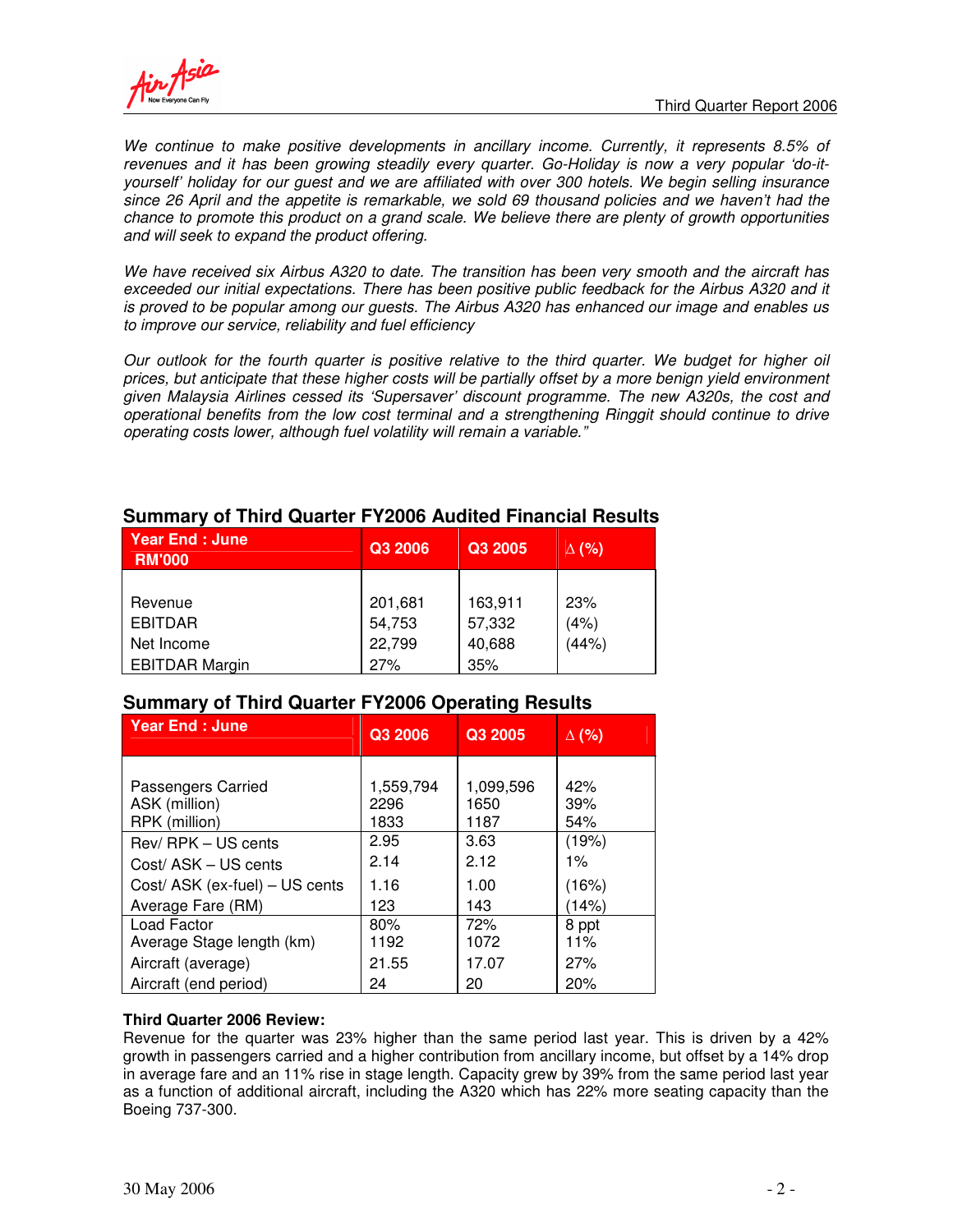

Profitability for the quarter was lower than the same period last year, EBITDAR margins was lower at 27% as compared to 35%, and net profit was RM22.8 million – down 44% from last year. Profits was lower was due to lower average fares as a consequence of irregular intense domestic market competition coupled with our own aggressive marketing campaign. Furthermore, profit was affected by irregular once-off maintenance cost of RM6.3 milllion, due to last batch of Boeing 737 that was inducted into the fleet. In addition due to accounting policy this quarter had an abnormal number of heavy checks.

The quarter's key features are outlined below:-

### *Cost/ASK 2.10 US cents – disciplined cost control*

Cost per ASK for the quarter is 2.14 US cents, only a 1% increase from last year despite a fuel price that increased by 26% vs. the same period last year. We retain our position as the lowest unit cost airline in the world, effectively widening the range further relative to our peers. The new A320's superior economics contributed significant cost savings, as well as recoveries from our fuel hedge and surcharges that helped to alleviate the effect of rising oil prices.

#### *Thai-AirAsia – low cost travel has firm footing in Thailand*

Thai AirAsia posted a net profit of THB41.7 million (RM3.9 million) for the quarter on the back of a 61% growth in passengers carried and average fares largely flat relative to last year. Load factor improved by 13 percentage points to 82% as compared to 69% last year. Cost per ASK improved by 2% to 2.58 US cents for the quarter largely due to scale benefits and a positive recovery from fuel surcharges. These improved operational metrics drove EBITDAR margins to 21% vs. 14% for the same period last year.

#### *Indonesia-AirAsia – still in the ramp-up phase*

Indonesia continues to produce losses. It now has six aircraft, which should provide adequate scale to produce profits in the periods ahead. There have been positive developments including permission to advertise our fares, which previously we were barred from. This should improve our marketing efforts and ability to capture wider support. We remain positive with regards Indonesia's future potential and are targeting profitability by FY2007.

#### *Route Expansion – connecting the dots all over Asia*

We have launched 13 new destinations since the beginning of FY2006, bringing the current total route network of 65. We plan to add more routes for the remainder of the financial year, depending on market dynamics and regulatory approval.

### *LCC terminal – aka Red Fort*

The low cost terminal was officially launched by the Prime Minister on 23 March 2006. For the first time ever the company is consolidated under one roof. This contributes to a more harmonious relationship between employees as well as a better working environment. This terminal will provide cost-saving and efficiency enhancements that should be visible in the fourth quarter FY2006. Malaysia's second low cost terminal is being built in Kota Kinabalu and is expected to be completed by the end 0f 2006. We appreciate the Government's continued support for the low cost carrier industry, and are delighted that the Government share our passion and vision to make Malaysia the premier low cost carrier hub for the region.